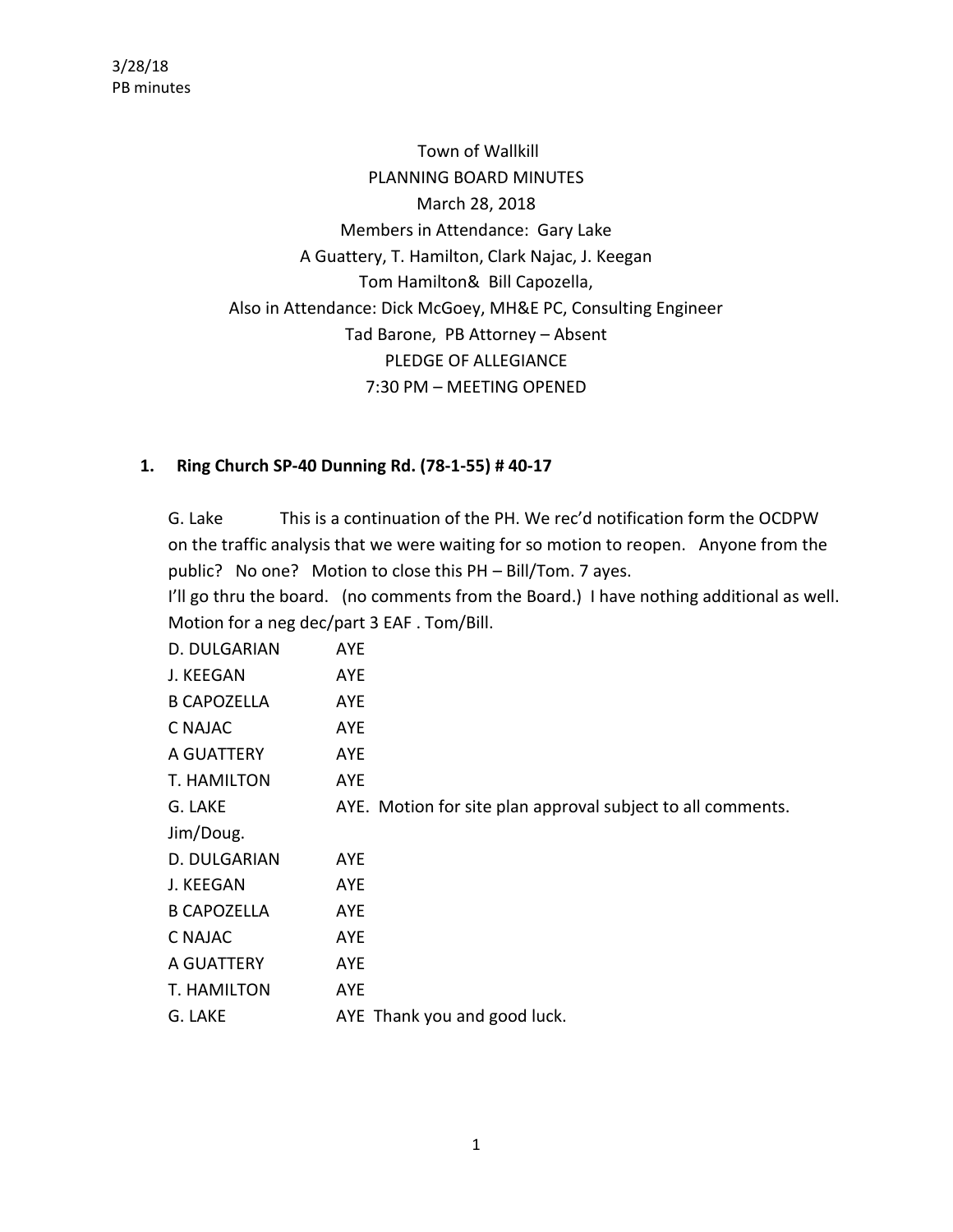# **2. President Container SP REV. 290 Ballard Rd. (60-1-120.2) #09-18**

M. Hunt -

NOTICE IS HEREBY GIVEN that PUBLIC HEARING of the Planning Board of the Town of Wallkill, Orange County, New York will be held at the Town Hall at 99 Tower Drive - Building A, Middletown, NY in said town on the 28th day of March, 2018 at 7:30 or as soon thereafter as the matter can be heard that day on the application of President Container, 290 Ballard Rd. Middletown NY 10941 for approval of an amended site plan located at 290 Ballard Rd. near Galleria Drive aka Section 60, Block 1, , Lot 120.2 under Section 249-40a (4) of the Zoning Law of the Town of Wallkill. All parties of interest will be heard at said time and place. I did receive the mailings.

A Laput Amador Laput of Fellenzer and Rich Goldberg. WE are seeking an amended site plan for the previous Wakefern. We are proposing 2 additions, one on the east and one on the south side. 98,000 on the east and 55,000 on the south. There are currently loading areas there and they will be moved to the outside of the east addition and the southern addn as well. We are maintaining 319 parking spaces and we would reduce some of the loading spaces from 84 to 76 with the proposed additions. Some of those are areas where we are not moving hydrants and valves. We are not using some of the loading spaces that would be right in front of those.

G. Lake Motion to open this PH at 7:48 pm. Anyone want to speak. Motion to close this PH at 7:49 pm. Tom/Jim 7 ayes. Dick, most of the comments are engineering?

D. Mcgoey Yes, I need some clarification on the details on the water ? holes and catch basins and why they are being left there – not a good practice, sewer manholes under a bldg.

G. Lake How about the drainage going underneath new slabs. Have you checked with the Water Dept?

A. Laput We are leaving them there....

R. Goldberg The Stormwater – there is only a couple stormwater drainage which we will need to relocate. Right now the project needs financing and we need building shape and confirmation from this board. Once we know we will take everything into account coming from the engineer and address them accordingly. The water, from what I have discussed so far with the water dept, there are a couple things that need to be moved around, nothing serious.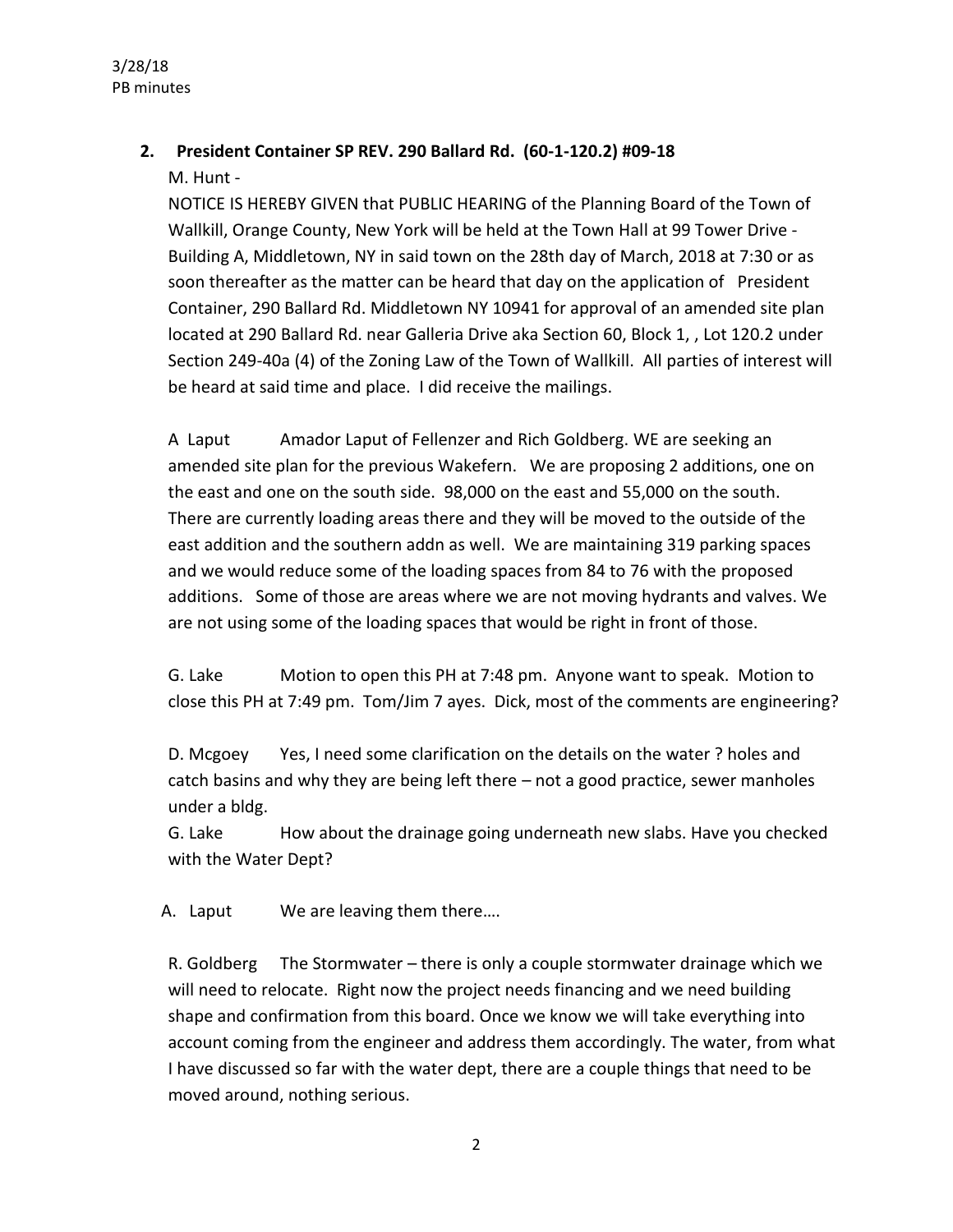G. Lake It says sanitary sewer manhole and catch basin located in the floor slab. That will be moved before the addition? (yes) Once Tim Grogan signs off on it you will move it to the location he wants?

R. Goldberg yes. We have to take the water from the roof and we will wind up connecting and moving the lines 2 sides. Mr. Grogan has been involved.

R. Mcgoey Make sure that is on the plan before the Chairman signs the map.

D. Dulgarian It's great to see they are successful and growing. I can't see how this would impact any of their neighbors. This is what is supposed to be there. I don't think it will affect the aesthetics from the highway I wish I paid more attention to the snow – where are you putting the snow by losing "x" amount more of storage space?

R. Goldberg All along this line you see snow storage areas. If we need we have this portion where the solar is located.

There are 2 big collection spots, one is here, a painted island. This area in here was snow storage and back here and here. That is on today's site. There are 3 storage areas in this area. This is all snow storage here and in the island there and back over here.

A Laput drawing c401 identifies the snow storage areas. We are showing a triangle striped now that will remain storage. The corridor after the new addition is built we have an area.

- J. Keegan It's great to see the business, I see no impacts.
- B. Capozella You are putting in the 2 new additions, no outside storage? (no)
- C. Najac Will you be doing more solar panels?
- R. Goldberg We are looking at a solar roof right now.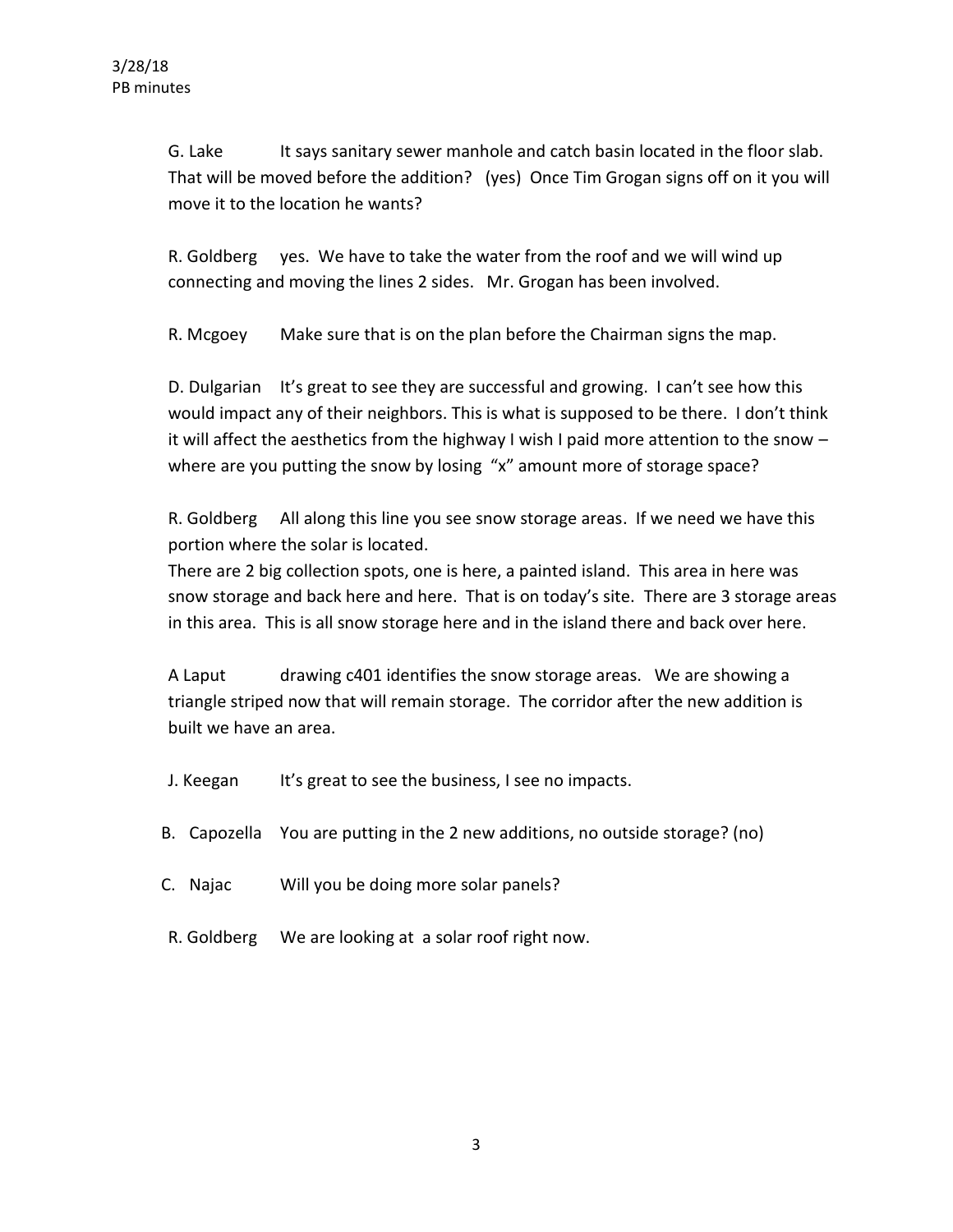G. Lake No other comments. I'm glad to see you doing so well, you are a good resident and tenant for our town. You have no problems with Dick's comments and you will put the notes on the plans.

Motion for a neg dec/part 3 EAF . Tom/Bill.

| D. DULGARIAN         | <b>AYE</b>                                        |
|----------------------|---------------------------------------------------|
| J. KEEGAN            | AYE                                               |
| <b>B CAPOZELLA</b>   | AYE                                               |
| C NAJAC              | <b>AYE</b>                                        |
| A GUATTERY           | <b>AYE</b>                                        |
| T. HAMILTON          | AYE                                               |
| G. LAKE              | AYE. Motion for site plan approval subject to all |
| comments. Doug/Bill. |                                                   |
| D. DULGARIAN         | AYE                                               |
| J. KEEGAN            | <b>AYE</b>                                        |
| <b>B CAPOZELLA</b>   | AYE                                               |
| C NAJAC              | <b>AYE</b>                                        |
| A GUATTERY           | <b>AYE</b>                                        |
| T. HAMILTON          | <b>AYE</b>                                        |
| G. LAKE              | AYE Thank you and good luck.                      |

3. Scancarello SP REV. 40 Enterprise Place (40-1-47.1) # 14-18

B. Cleverly – MJS Eng. For the applicant. This is for sketch and to set a PH. It's an existing warehouse/distribution on Enterprise Place. The owner would like to add a 2<sup>nd</sup> warehouse for a separate tenant. Meets all zoning requirements. Both warehouses have offices since they are a different tenant.

G. Lake Any problem with Dick's comments? (no)

R. Mcgoey there is a lot of grading and that drainage is where a stream is  $-$  don't underestimate the amt. of water that flows thru there. Make sure you do an analysis on the stream.

- G. Lake I'll go thru the board before we set a PH.
- J. Keegan We don't know what kind of warehouse/truck traffic etc.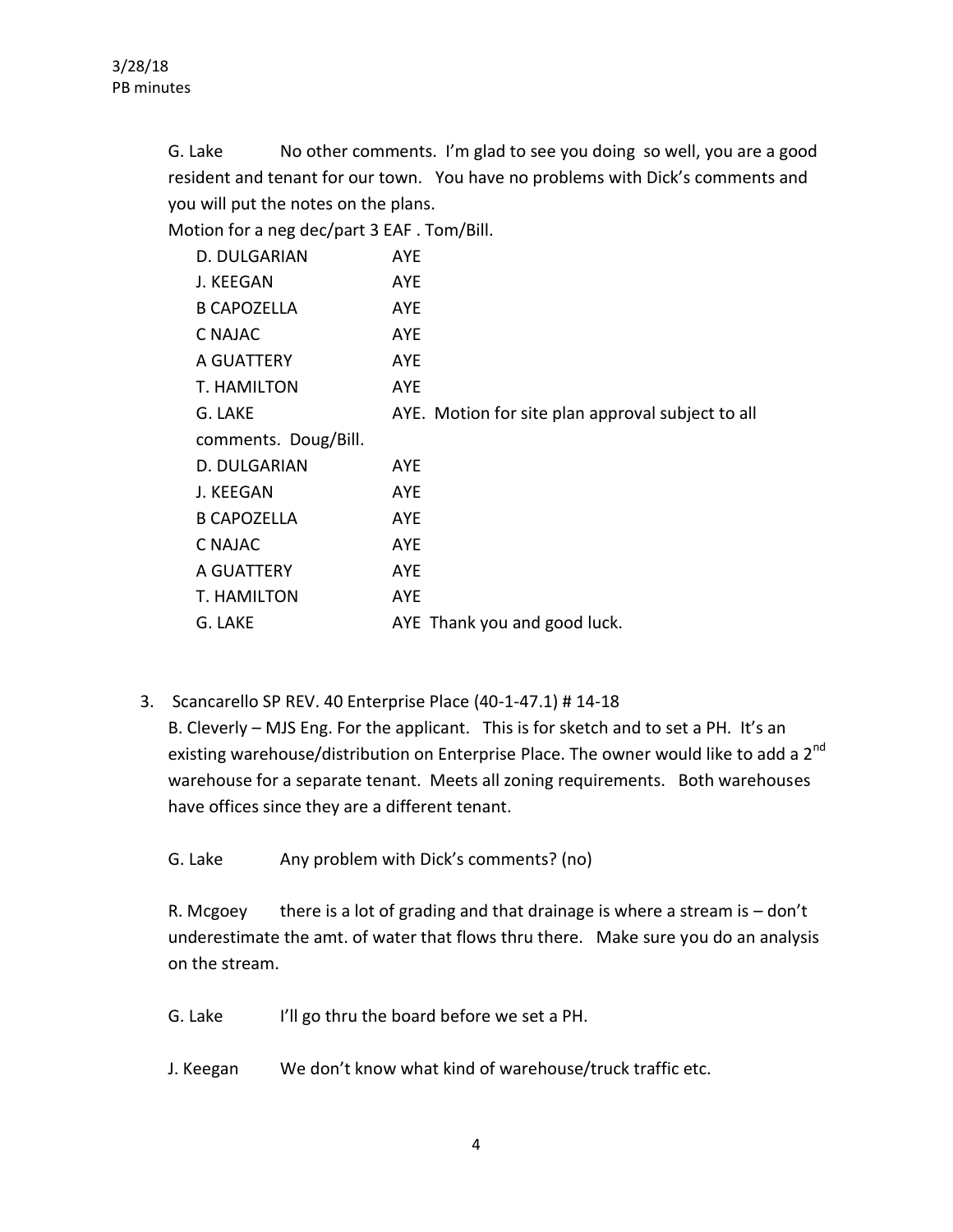B. Capozella No outside storage? (no - all within the warehouse)

C Najac Any chemicals will need to be shown.

A. Guattery Nothing at this time.

G. Lake Right now you don't have a tenant? (no) Motion for sketch  $-$  Bill/Jim 7 ayes. Motion to set a PH on 4/18/18. Tom/Clark 7 ayes. Set up a w on 4/11/18.

4. Dunning Hotel SP/SUP – 41 Dunning Rd. ( 50-2-4.32 & 6.1) #14-18

5. Distelburger Farm Apts. SP/SUP- East Main St. (73-1-1.23) #39-17

## **Valley View Mobile Home Park SP REV – final approval – Rt. 211e (46-1-68.22) #62-14**

Vijay – KC Engineering - I am here for the applicant. We have rec'd comments from Dick regarding the site plan and we have addressed them. We have comments from the State and have addressed them as well. Right now we have the Health Dept approval. Drainage along Rt. 211 is pending right now. We sent a letter to the DOT and are waiting for an response at this point.

R. McGoey They need drainage improvements along the ROW. The DOT can get back to us if you want to condition the approval to no start of work until DOT permit is obtained.

B. Capozella What if the DOT says nothing but you believe they need it?

R. MCGoey the plans are lacking how they are going to discharge the SW management basin to the State ROW. Those details have to be completed. How to handle that flow along the State ROW, right now it's ditching there in small diameter culverts under the driveways. I don't think the culverts will be able to handle the flow.

D. Dulgarian Do they still have the package plant(sewage)

R. McGoey They got an approval from the Town to pump all the sewage up 211 to Goshen Tpk. That is all finished and done. They will build a water storage tank as part of this application.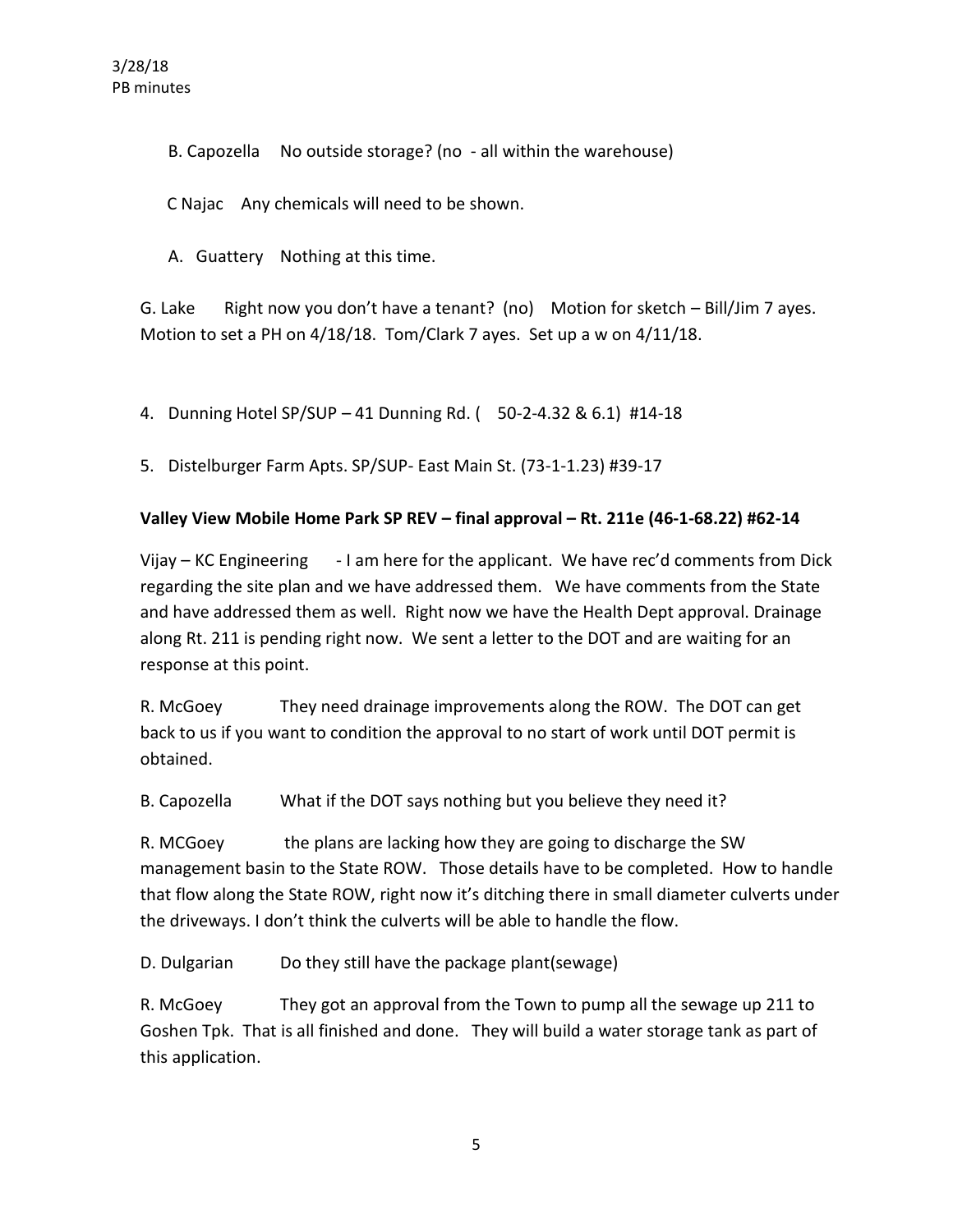#### 3/28/18 PB minutes

J. Keegan As long they can satisfy the comments I'm good.

C. Najac As long as they connect the SW to the DOT ROW. Include it on the map. They have been working and spending a lot of money for the pump station to Goshen Tpk.

T. Hamilton As long as Dick sees the DOT comments and DOH and bonds and stuff.

G. Lake Motion for final site plan approval subject to providing DOT, OCDOH permits – Clark/Doug 7 ayes. Thank you.

## **JHM Tree Service SP- 236 Rt. 211w (49-1-16) #13-18**

Dan Yanosh Dan Yanosh and Sidney Mauck with JHM Tree Service. This is the old body shop on 211w at the border of City of Mtown. They are a tree service to cut trees and sell firewood. They want to store some firewood here and keep their vehicles inside the bldg and service them if they have to. They are wood chippers and big rigs. One will have to be parked outside since it is too big. You can see they are already cleaning the site up. they are in contract to buy it and lease for now. They are going to paint the building and put new doors on it. They are going to put fencing and landscaping. It's different than normal but we are cramped for space. We have some pictures. This is bamboo when it grows to 2-3 years. It's better than the pine tree since it grows faster.

S. Mauck The 2 back pages show the growth over 2 years. It will be in front of the fence that runs around the property. They banned 2 types of running bamboo but this is clumping bamboo which grows in one spot. With running bamboo it sends out runners all over the place and is very invasive. This is not. It loses some of its leaves in the winter but I am going for a cold hardy type from northern japan which is good to minus 20 degrees.

Dan Yanosh No public except for people possibly coming in to get a load of wood. 3 employees, 3 parking spaces. They come in , take their equipment and go out for the day. It's an improvement to the lot.

R. McGoey show where the equipment will be stored on the site plan.

D Yanosh The houses have been on this lot for year. They are rentals and they are partially in the City of Mtown. The line runs right thru the middle. I was here when the Prokopov's owned the property and they were going to swap some land with the City of Mtown and square off the property, and it never went thru back then. If the applicant gets in there he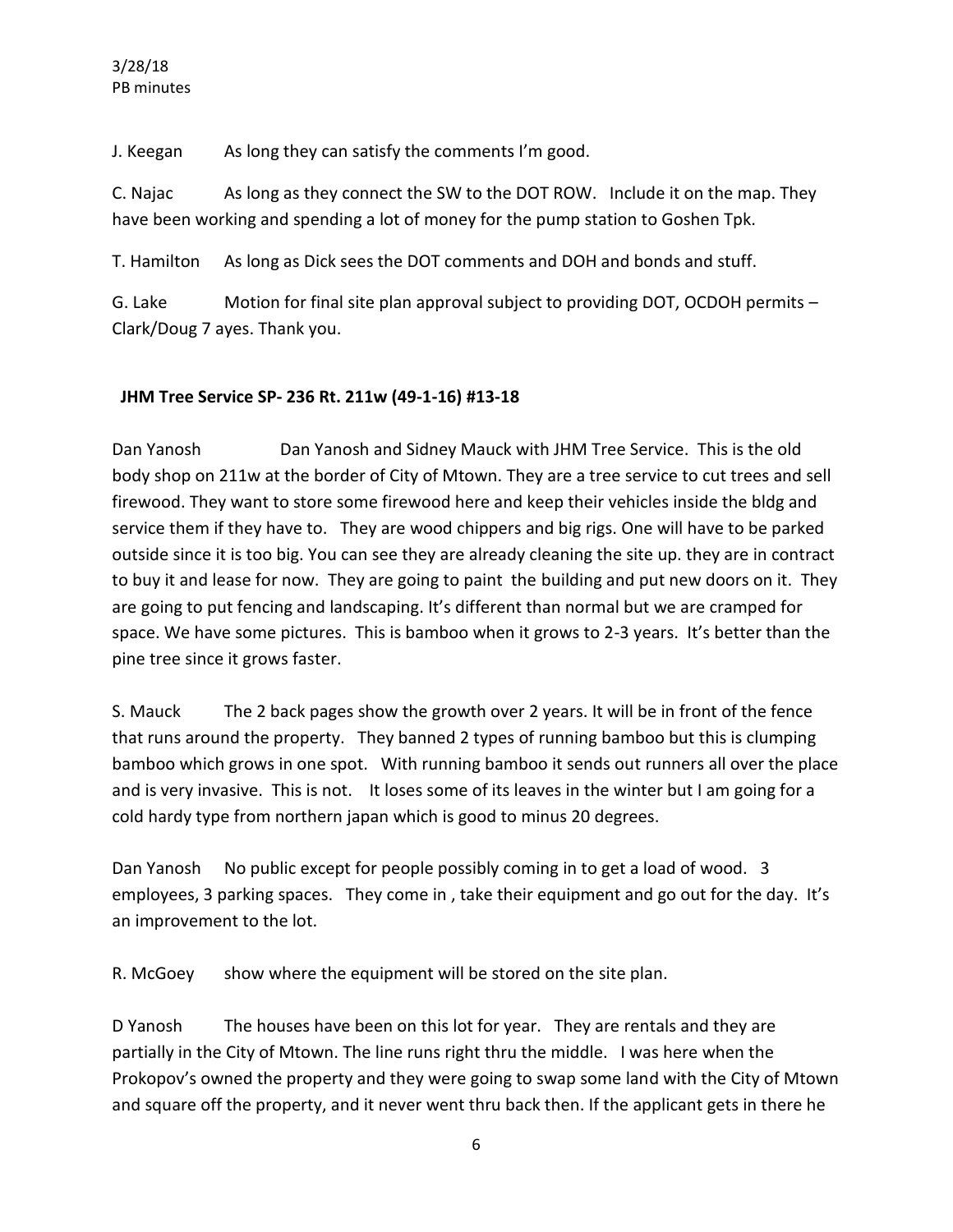is looking to get in there and buy that piece. It has its own septic system; the water comes from the City of Mtown for all 3 units. We are the only one that has a septic – the houses have city sewer also.

G. Lake – no trouble with the comments? (no)

D Yanosh No – we don't need a dumpster there...

R. Mcgoey The pavement in the front of the bldg. is all broken up.

S. Mauck We are going to resurface what we can and dig up the rest and pave it. I will show the limits on the maps.

D. Dulgarian Explain the lot line going thru the house. The one story house has a lot line going right thru it.

S. Mauck Both houses are in Middletown and Wallkill. We get two tax bills.

D Dulgarian I don't see any issues – it will be about aesthetics and how everything is maintained and stored. It has seen better days so I hope this is a big improvement. What is an artistic woodpile?

S. Mauck A woodpile is a rectangle pile of wood – (showed pics) it is more for advertising. My son has been in his business for 7 years. I'm a service engineer so this is a change for me. We got John Tresch's equipment and it will all go in the garage except for one truck. The chipper, skids, the dump truck in the garage, bucket truck too big and will be parked back by the 3 spaces for vehicles.

J. Keegan It says you are selling wood on the property?

S. Mauck No displaying only, the wood is delivered.

That is usually done by advertising, and then people call and make plans for a delivery.

B Capozella Main thing is aesthetics and it looks like an improvement.

C Najac It's an improvement and good to see someone growing their business.

A Guattery They are keeping the equipment in the garage. Small maintenance as well?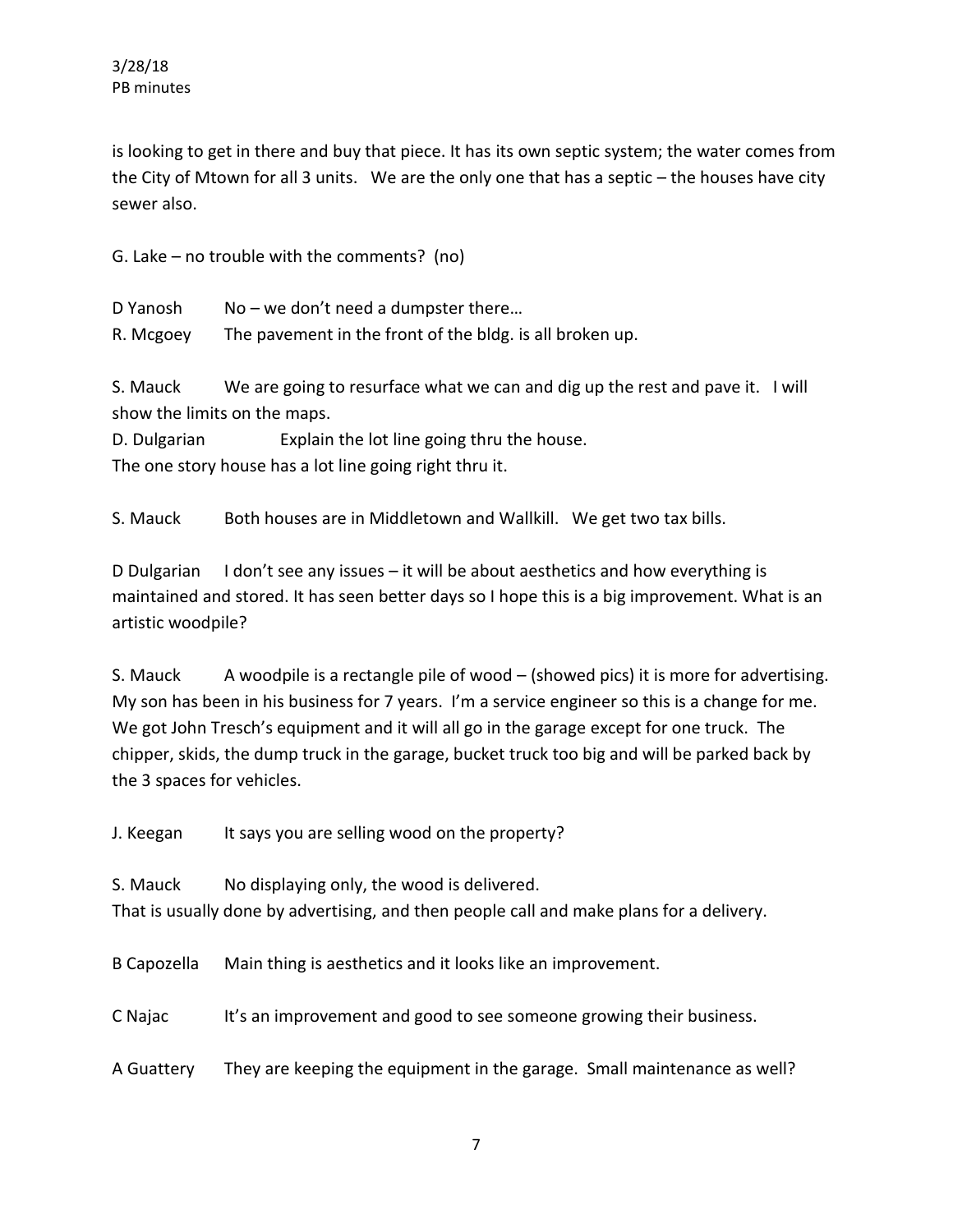S. Mauck Yes, sharpening blades, chainsaw, greasing the trucks etc. standard maintenance. No fuel storage on site. Hydraulic oil and whatever we need to do regular maint. No storage of chemicals or gasoline. We buy to put on the trucks and take on the trucks to top off during the day.

T. Hamilton No problems.

G. Lake Motion to set a PH for 4/18/18 . Tom/Andy 7 ayes.

#### **Dunning Hotel SP/SUP – 41 Dunning Rd. ( 50-2-4.32 & 6.1) #14-18**

R. Winglowitz Engineering Properties for the applicant. I am here regarding the Dunning Hotel. We were here in October for a PH that was closed and we waived the 63 days. The reason we did was we needed OCDPW approval which we rec'd today. Here is a copy for the board. The condition was clearing and grading to the exiting the building to the left. They want to make sure we do everything we can to achieve the greatest site distance up Schutt Rd. towards OC Trust. There was a traffic study done and completed. There is already a left turn lane here there were no issues with left turns. The one requirement was the grading. We do have Dick's comments and have no problems with them. Dick makes notes about what we had changed since we were last here. there are two exiting lanes out of the property – one for left and one for right turns and ultimately will have to be repainted if Devitt ever opens this entrance. We met with the FD and we added a hydrant to the plan. We got OCDOH approval for that. The mechanical engineer figured out a location for the transformer which was added to the north corner by the Power lines behind the bldg. Corporate Hilton was not happy with the lighting so we added low bollard lights (3') along the sidewalk in front of the bldg.

D Dulgarian Dick – can you bring us up to speed on the other old Distelburger (devitt) – that traffic study was for all the phases there? (yes) Did it incorporate this?

R. Mcgoey I don't remember if it incorporated this hotel.

D Dulgarian This is going to connect directly to their property with access to East Main St. R. McGoey Phase 2 they will have the ability to cross.

R. Winglowitz This traffic study did incorporate Devitt's full build out in their analysis because this was proposed after that. Devitt was completed before this came in.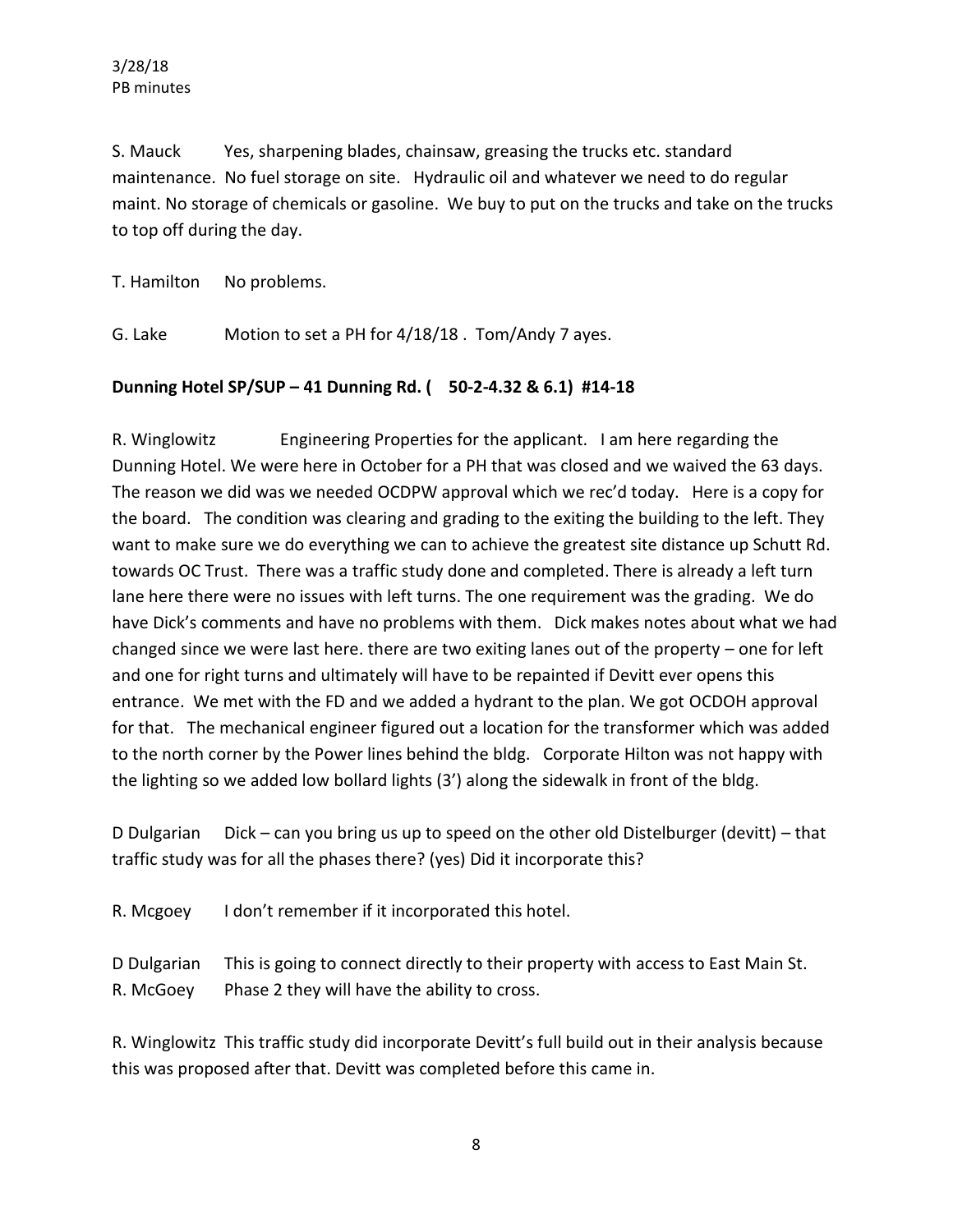We had conditional final approval for Devitt in October. These guys had to include Devitt and potential drive across from them when they did their study.

T. Hamilton They are both County roads so they would have picked it up one way or another.

J. Keegan With the traffic study did they recommend that a light will be there at full build out.

R. McGoey No warrants shown that a light will be necessary.

J. Keegan Ok. Just clear it as well as you can.

R. Winglowitz Yes that was triggered by the prevailing speed.

B Capozella I see you put the walkways in. I drive by these hotels every day and it's staggered when people come in and out, I'm not too concerned.

C Najac Dick – the traffic study, the bottle neck is still the bridge over 84. Any decision on that? The light at the bottom of Dunning to turn left on East main St is timed very shortly. Maybe readjusting it? It backs up now so if we change the timing the people on Dunning will get off but the East main ST. will sit longer. Where are we going with all this traffic?

R. Mcgoey Gary did write a letter and asked if we could get ahold of our traffic consulting and a meeting with them to go over the timing issues to get them resolved. We wrote a letter to the County.

R. Winglowitz Yes, dunning is not the issue it is East Main St. Their traffic will be opposite what the problem traffic is on East Main St.

C Najac There will be other developments coming and we will have to jump up and down to get some things resolved.

G. Lake I'm not disagreeing, but the County and State and Federal Govt. is not going to spend millions of dollars to put the lane in. Look how long it took to get the exit done and it's only half done. I don't think it would be a big deal to add to that bridge but I'm not an engineer. I don't think anyone disagrees with you but we have done as much as we can do as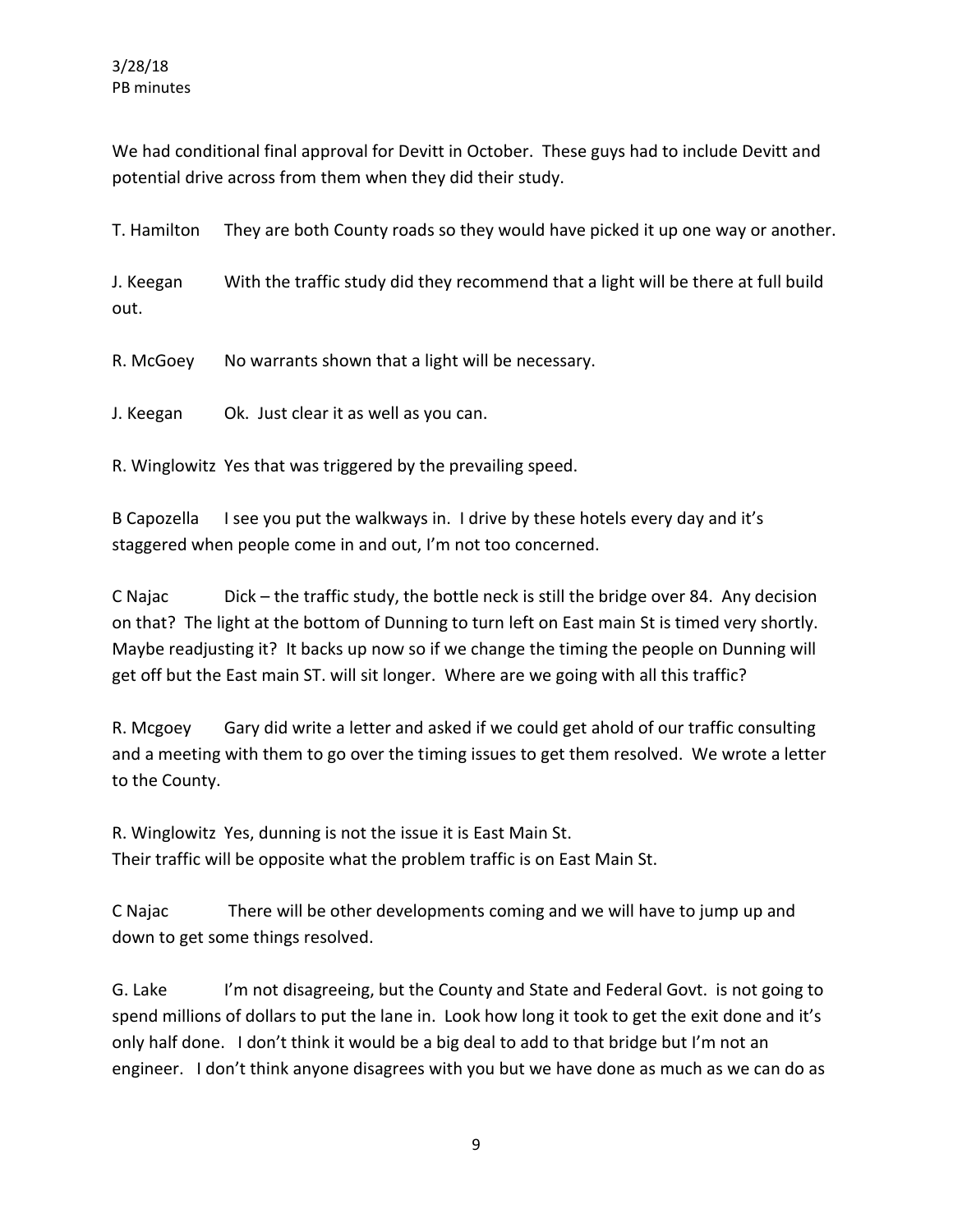far as sending letters, asking for better timing etc at these rush hour times. If someone comes up with a better idea how to get action I'm all for it. If we couldn't get it with ORMC …

R. Winglowitz Mazur is doing consulting work with the County and they were looking at this corridor to see what they can do.

A Guattery Now that we know the traffic will be a mess, refresh my memory with the parking lot. The ground is grading up toward OC Trust?

R. Winglowitz There is an 8' cut here and a fill along here. The basin will be used for the snow removal.

A Guattery the sidewalks are in and you are trying to address the public coming in and out on foot traffic… I think that is good.

T. Hamilton What if we ask the applicant if he can (from the County) put a sign out of their parking lot directing to Rt. 17 to 120 instead of directing them the East Main ST. way? A directional sign?

R. Winglowitz We would have no problem – I will commit to putting it there subject to the County approving it.

Motion for a neg dec/part 3 EAF – Bill/Andy 7 ayes. Motion for site plan/special use permit subject to all comments. Andy/Jim 7ayes.

# **Distelburger Farm Apts. SP/SUP- East Main St. (73-1-1.23) #39-17**

R. Winglowitz The applicant and the owner of the property are here as well. As you recall we have been going thru the conservation density sd and showing maximum development of lot 1. Potentially about 15,000 s.f. retail and 3000 sf of bank just to give you an idea what could be built there. we did a traffic study as part of the potential traffic impacts. We do have Dick's comments. Sketch – a couple revisions to the plan based on the board comments based on conservation density criteria. I submitted a letter outlining how we felt we complied with it. sEQRA, we have prepared a part 2 EAF and a draft of an outline of what would be a part 3 EAF addressing the potential impacts that we hit on the part 2. Dick recommends we include a few more. We do have wetland impacts covered, historical and arch. Is in there. other significant issues that Dick points out – emergency services to add, a section on community services which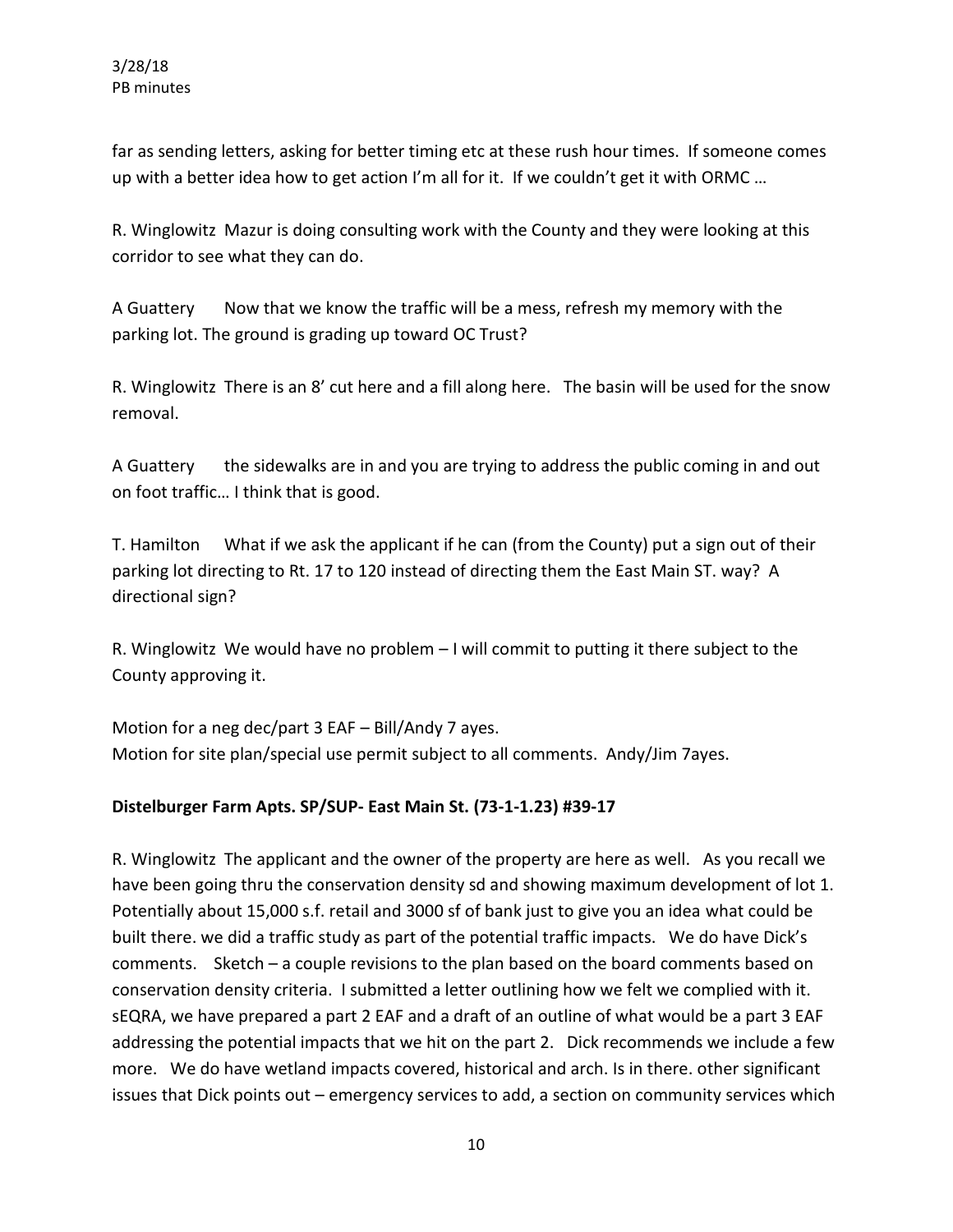will include that and schools. Fiscal impacts, we will do an analysis and include that as well as a habitat assessment. We have no problem adding those to the scope of the EAF part 3. status of the traffic study should be discussed. We made an initial submission to the county. They came back requesting a traffic study . we had outlined the traffic study in the part 3 outline on page 2. Impact on transportation we suggested 3 intersections. East Main St. & Wisner intersection, east main St. proposed entrance to Mech. Elementary school. And also East Main and Schutt Rd.

R. McGoey That list will probably get extended to go all the way to the exit ramps.

R. Winglowitz Quick Chek, Hospital, all the intersections. We will coordinate with your traffic consultant and the County.

R Mcgoey Maybe get our guy involved at this point.

D Dulgarian Traffic is the biggest issue here. When you are doing your traffic study you are taking the Anthony ST. into consideration as well? (yes) What about the school entrance dumping out to the other intersection of Wisner and East Main St.

R. Winglowitz That will be picked up in the Wisner traffic, they asked us when we were doing the final permitting for Dunkin Donuts that we redo the studies to include the project in Middletown and the school so it addressed the reconfiguration of the school traffic. It will come in on Schutt and out on Wisner.

D Dulgarian Any other projects coming in Dick? That would impact Schutt/East Main St.

R. McGoey There is a commercial SD on Crystal Run Rd. that will add traffic.

D Dulgarian Maybe it's time for a comprehensive traffic study like we did years ago the way this corridor is growing. We have to pay attention to everything that is going on to see where we will be in 5-10 years. This property abuts Belmont Avenue? That is the park, correct? (yes)

J. Keegan Other than the traffic, it does not look like there is any recreation at all. There is 8-+ 2 bedroom apts. Maybe we consider walking paths going to Belmont toward the park? With that amt. of housing and kids there is nothing proposed, not even a swing set.